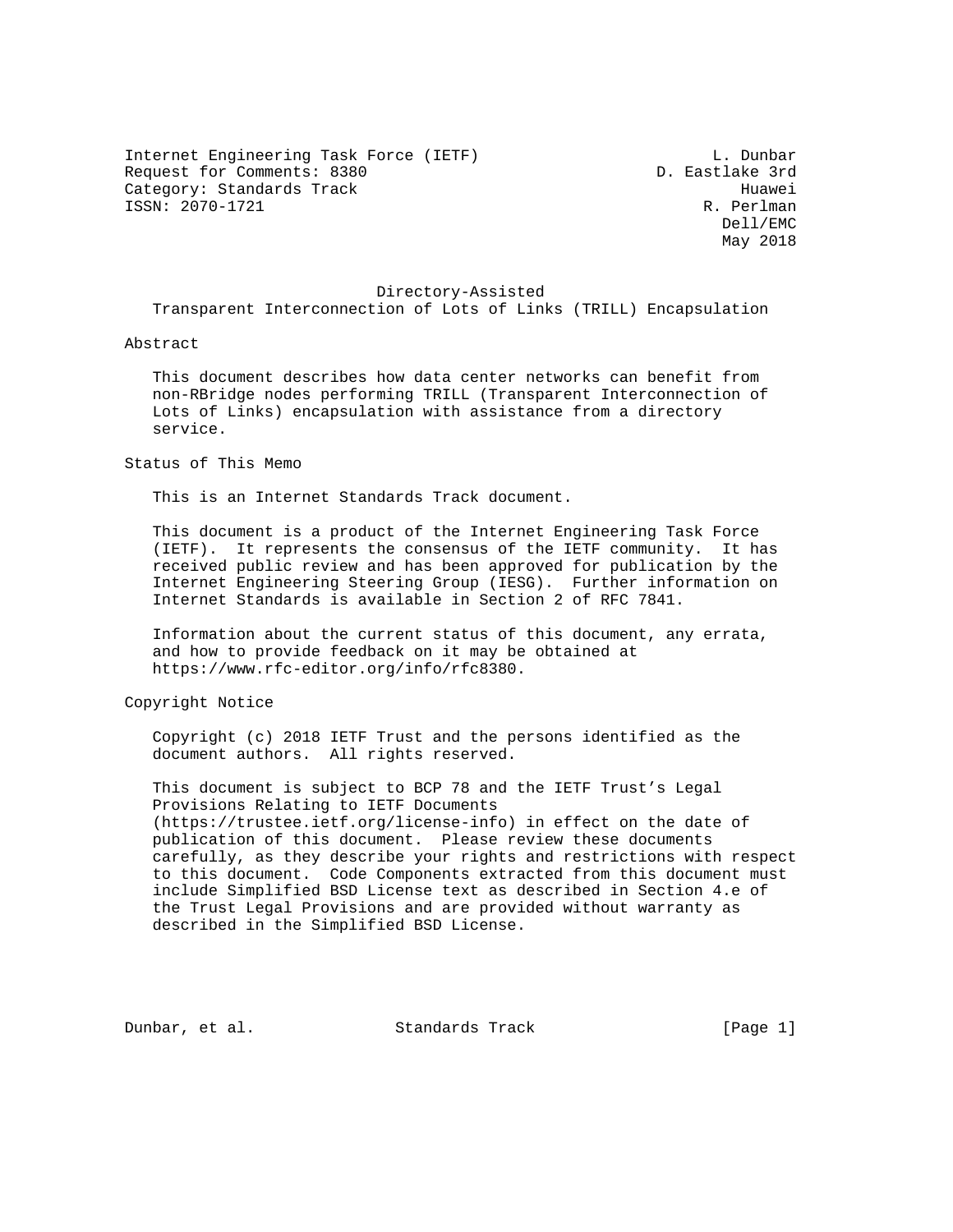# Table of Contents

|  | 3. Directory Assistance to Non-RBridge 3                       |
|--|----------------------------------------------------------------|
|  | 4. Source Nickname in Encapsulation by Non-RBridge Nodes  6    |
|  | 5. Benefits of a Non-RBridge Performing TRILL Encapsulation  6 |
|  |                                                                |
|  |                                                                |
|  |                                                                |
|  |                                                                |
|  |                                                                |
|  |                                                                |
|  |                                                                |
|  |                                                                |
|  |                                                                |
|  |                                                                |
|  |                                                                |

## 1. Introduction

 This document describes how data center networks can benefit from non-RBridge nodes performing TRILL encapsulation with assistance from a directory service and specifies a method for them to do so.

 [RFC7067] and [RFC8171] describe the framework and methods for edge RBridges to get (MAC and VLAN) <-> Edge RBridge mapping from a directory service instead of flooding unknown destination MAC addresses across a TRILL domain. If it has the needed directory information, any node, even a non-RBridge node, can perform the TRILL data packet encapsulation. This document describes the benefits of and a scheme for non-RBridge nodes performing TRILL encapsulation.

2. Conventions Used in This Document

 The key words "MUST", "MUST NOT", "REQUIRED", "SHALL", "SHALL NOT", "SHOULD", "SHOULD NOT", "RECOMMENDED", "NOT RECOMMENDED", "MAY", and "OPTIONAL" in this document are to be interpreted as described in BCP 14 [RFC2119] [RFC8174] when, and only when, they appear in all capitals, as shown here.

- AF: Appointed Forwarder RBridge port [RFC8139].
- Bridge: A device compliant with IEEE 802.1Q. In this document, Bridge is used interchangeably with Layer 2 switch.
- DA: Destination Address.
- ES-IS: End System to Intermediate System [RFC8171].

Dunbar, et al. Standards Track [Page 2]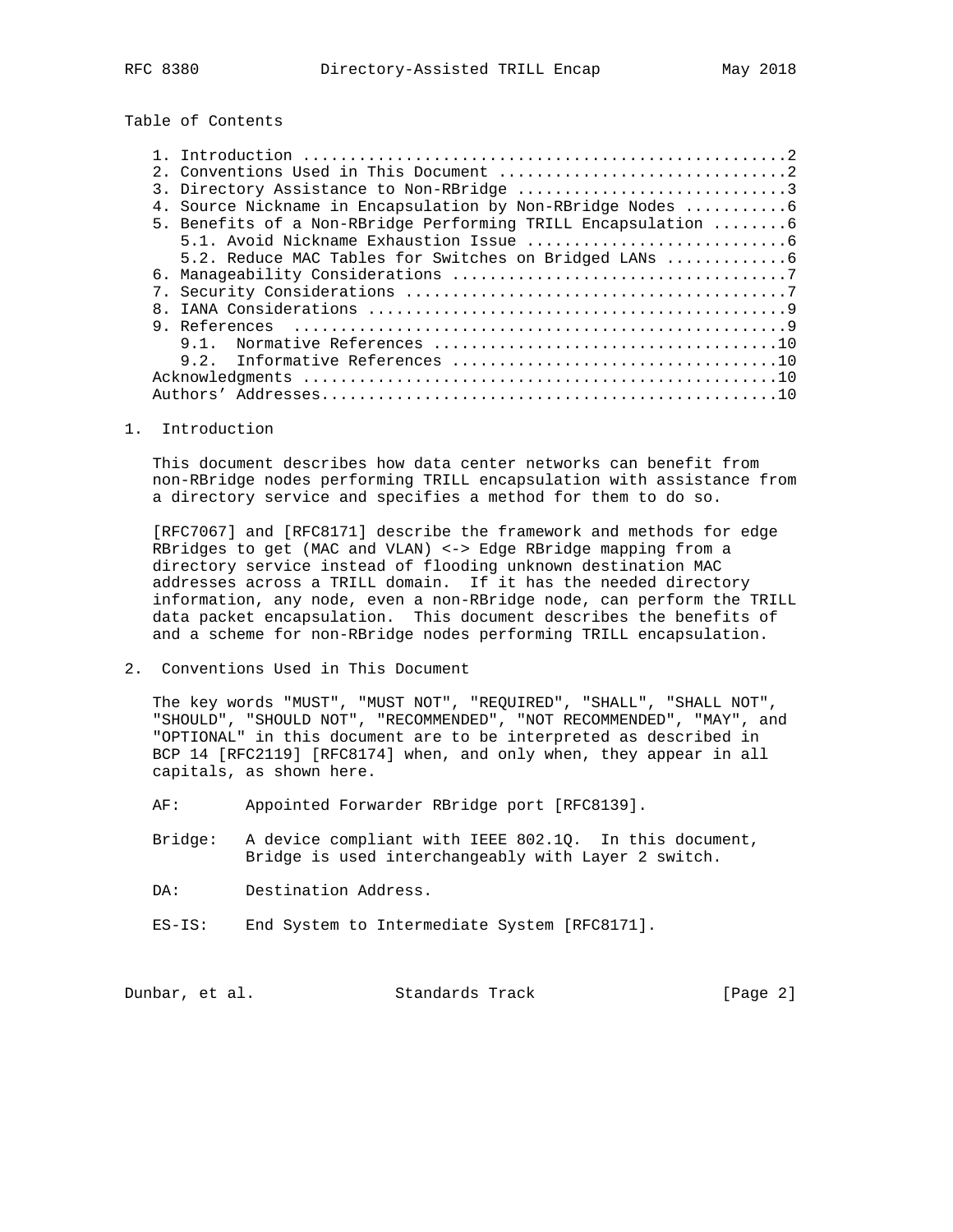- Host: A physical server or a virtual machine running applications. A host usually has at least one IP address and at least one MAC address.
- IS-IS: Intermediate System to Intermediate System [RFC7176].
- SA: Source Address.
- TRILL-EN: TRILL Encapsulating Node. A node that performs the TRILL encapsulation but doesn't participate in an RBridge's IS-IS routing.

VM: Virtual Machine.

3. Directory Assistance to Non-RBridge

 With directory assistance [RFC7067] [RFC8171], a non-RBridge node can learn if a data packet needs to be forwarded across the RBridge domain and, if so, the corresponding egress RBridge.

 Suppose the RBridge domain boundary starts at network switches (not virtual switches embedded on servers). (See Figure 1 for a high level diagram of a typical data center network.) A directory can assist virtual switches embedded on servers to encapsulate with a proper TRILL header by providing the nickname of the egress RBridge edge to which the destination is attached. The other information needed to encapsulate can be learned either by listening to TRILL ES-IS and/or IS-IS Hellos [RFC7176] [RFC8171], which will indicate the MAC address and nickname of appropriate local edge RBridges, or by configuration.

 If it is not known whether a destination is attached to one or more edge RBridges, based on the directory, the non-RBridge node can forward the data frames natively, i.e., not encapsulating with any TRILL header. Or, if the directory is known to be complete, the non- RBridge node can discard such data frames.

Dunbar, et al. Standards Track [Page 3]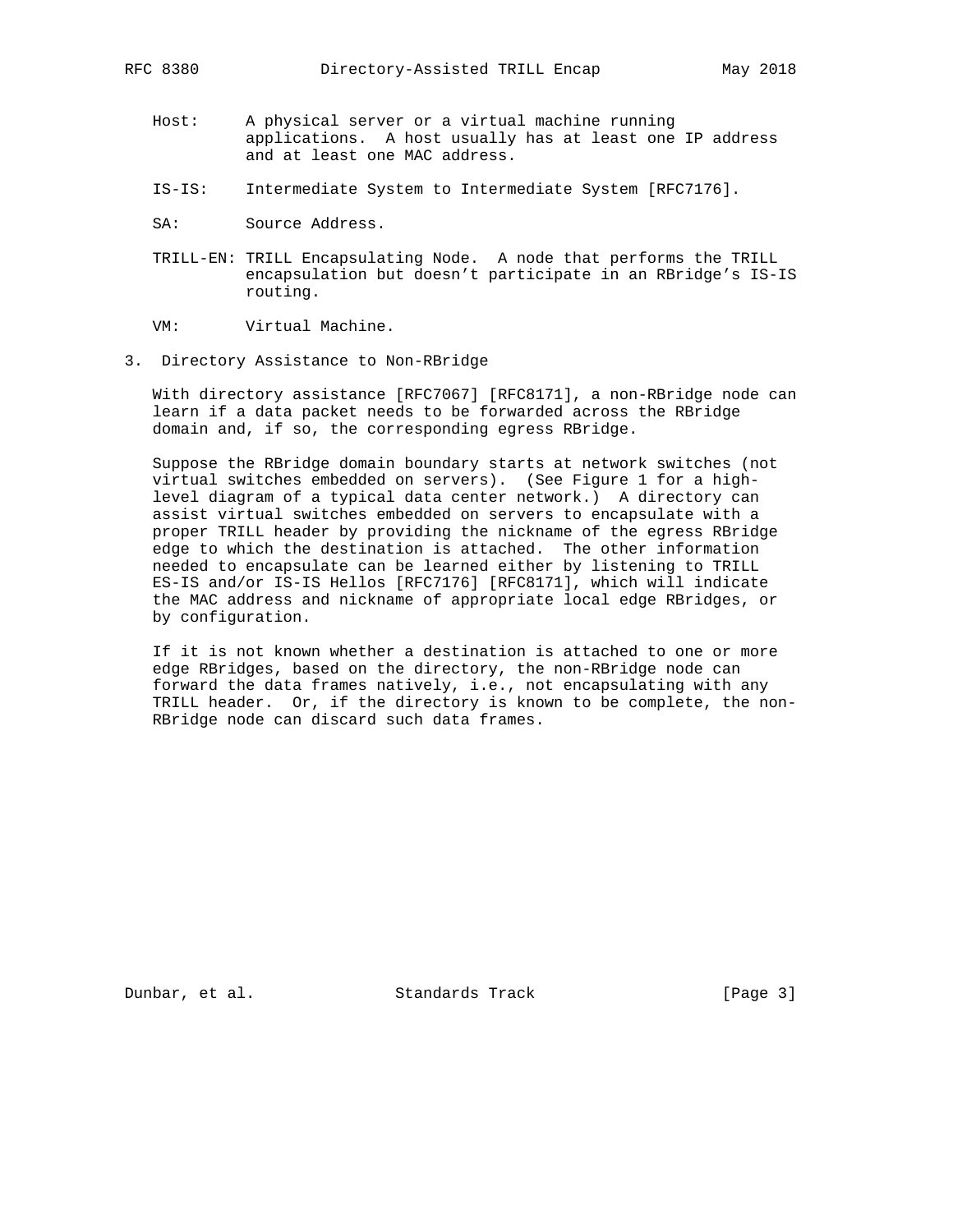

Figure 1: TRILL Domain in a Typical Data Center Network

 When a TRILL-encapsulated data packet reaches the ingress RBridge, that RBridge simply performs the usual TRILL processing and forwards the pre-encapsulated packet to the RBridge that is specified by the egress nickname field of the TRILL header. When an ingress RBridge receives a native Ethernet frame in an environment with complete directory information, the ingress RBridge doesn't flood or forward the received data frames when the destination MAC address in the Ethernet data frames is unknown.

 When all end nodes attached to an ingress RBridge pre-encapsulate with a TRILL header for traffic across the TRILL domain, the ingress RBridge doesn't need to encapsulate any native Ethernet frames to the TRILL domain. The attached nodes can be connected to multiple edge RBridges by having multiple ports or through a bridged LAN. All RBridge edge ports connected to one bridged LAN can receive and forward pre-encapsulated traffic; this can greatly improve the overall network utilization. However, it is still necessary to, for example, designate AF ports to be sure that multi-destination packets from the TRILL campus are only egressed through one RBridge.

 Item 8 of Section 4.6.2 of the TRILL base protocol specification [RFC6325] specifies that an RBridge port can be configured to accept TRILL-encapsulated frames from a neighbor that is not an RBridge.

 When a TRILL frame arrives at an RBridge whose nickname matches the destination nickname in the TRILL header of the frame, the processing is exactly as normal: as specified in [RFC6325], the RBridge

Dunbar, et al. Standards Track [Page 4]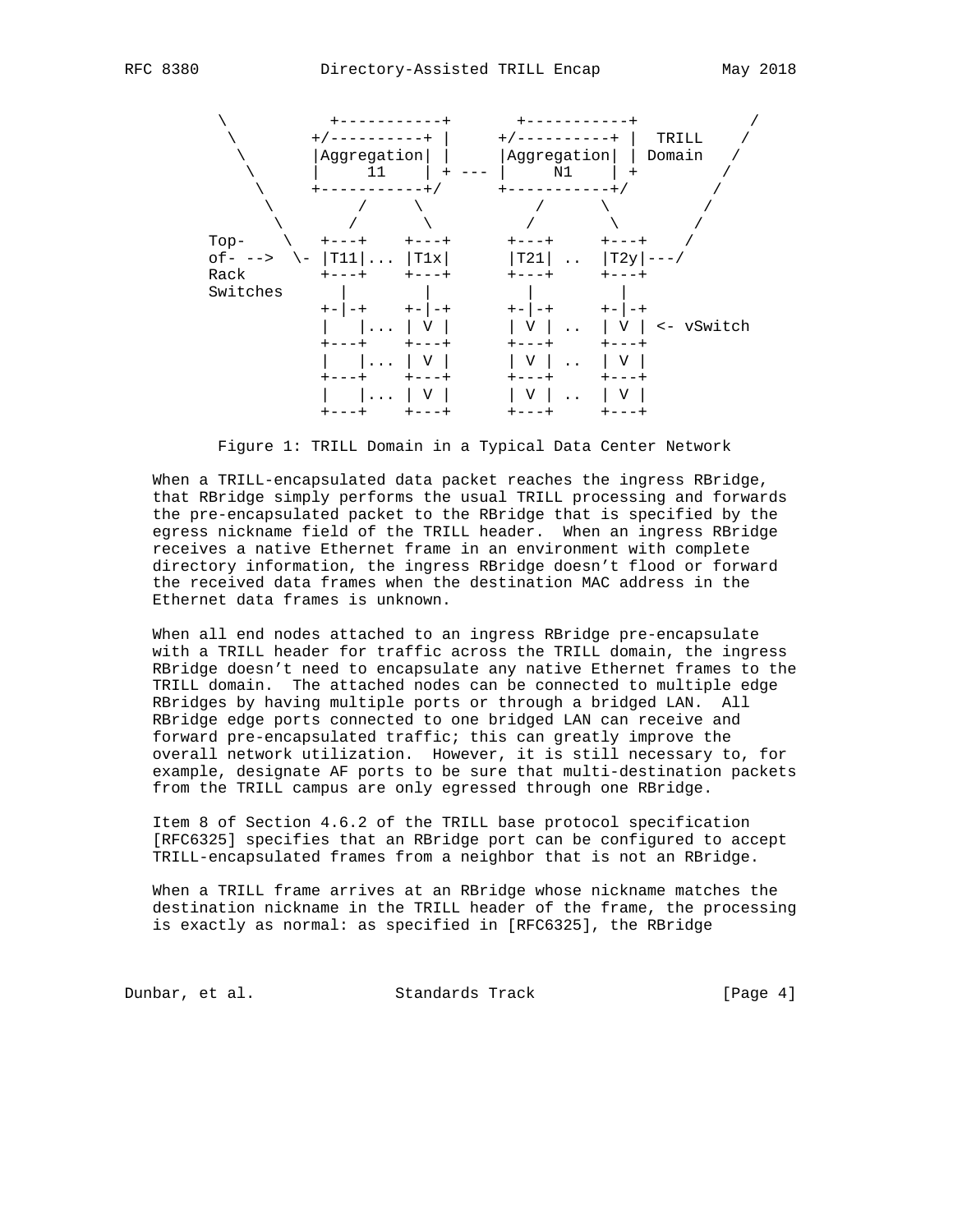decapsulates the received TRILL frame and forwards the decapsulated frame to the target attached to its edge ports. When the destination MAC address of the decapsulated Ethernet frame is not in the egress RBridge's local MAC attachment tables, the egress RBridge floods the decapsulated frame to all attached links in the frame's VLAN, or drops the frame (if the egress RBridge is configured with that policy).

 We call a node that, as specified herein, only performs TRILL encapsulation, but doesn't participate in RBridge's IS-IS routing, a TRILL Encapsulating Node (TRILL-EN). The TRILL Encapsulating Node can pull (MAC and VLAN) <-> Edge RBridge mapping from directory servers [RFC8171]. In order to do this, a TRILL-EN MUST support TRILL ES-IS [RFC8171].

 Upon receiving or locally generating a native Ethernet frame, the TRILL-EN checks the (MAC and VLAN) <-> Edge RBridge mapping and performs the corresponding TRILL encapsulation if the mapping entry is found as shown in Figure 2. If the destination MAC address and VLAN of the received Ethernet frame doesn't exist in the mapping table and there is no positive reply from pull requests to a directory, the Ethernet frame is dropped or is forwarded in native form to an edge RBridge, depending on the TRILL-EN configuration.



Figure 2: Data Frames from a TRILL-EN

Dunbar, et al. Standards Track [Page 5]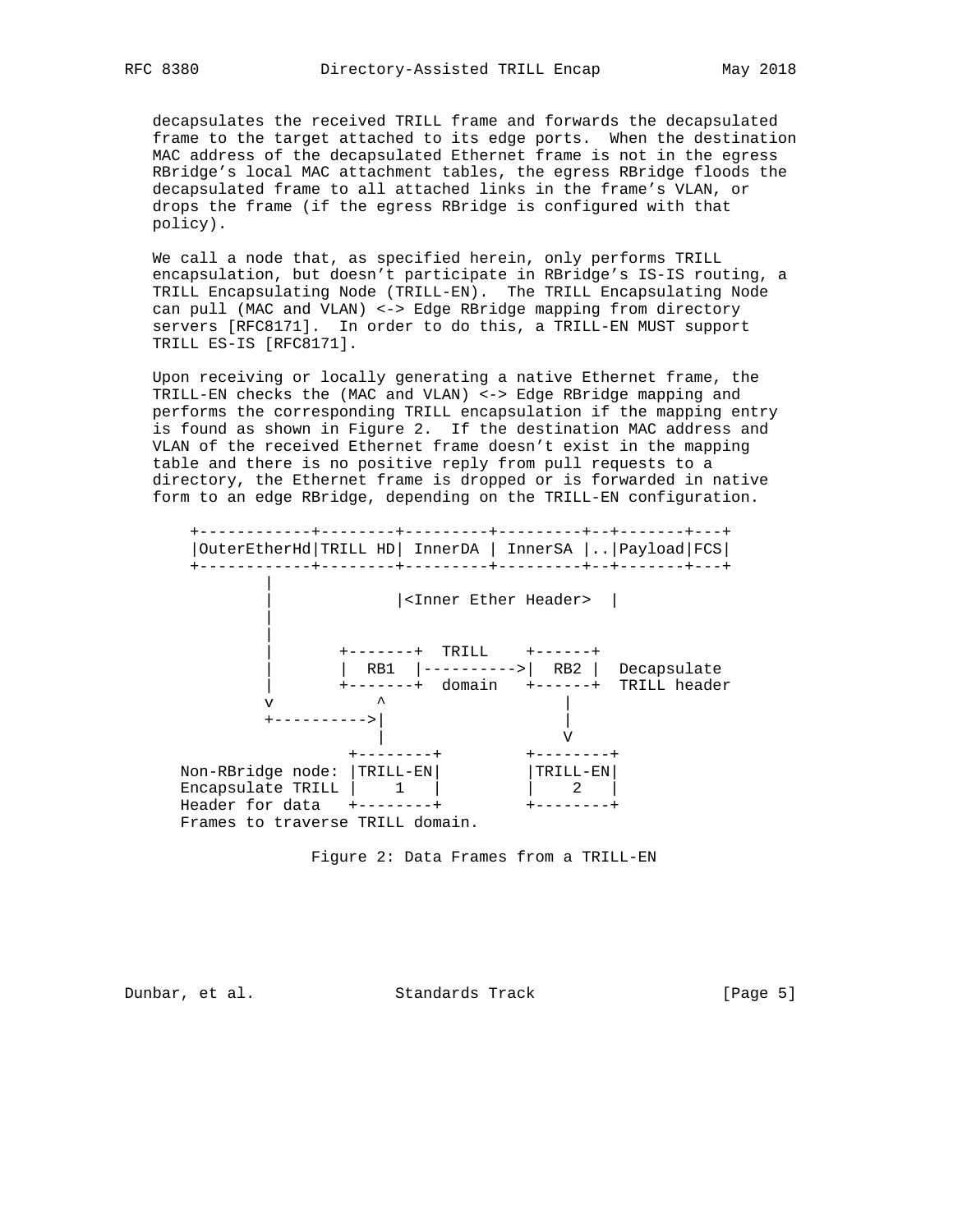4. Source Nickname in Encapsulation by Non-RBridge Nodes

 The TRILL header includes a Source RBridge's Nickname (ingress) and Destination RBridge's Nickname (egress). When a TRILL header is added to a data packet by a TRILL-EN, the ingress RBridge nickname field in the TRILL header is set to a nickname of the AF for the data packet's VLAN. The TRILL-EN determines the AF by snooping on IS-IS Hellos from the edge RBridges on the link with the TRILL-EN in the same way that the RBridges on the link determine the AF [RFC8139]. A TRILL-EN is free to send the encapsulated data frame to any of the edge RBridges on its link.

5. Benefits of a Non-RBridge Performing TRILL Encapsulation

 This section summarizes the benefits of having a non-RBridge node perform TRILL encapsulation.

5.1. Avoid Nickname Exhaustion Issue

 For a large data center with hundreds of thousands of virtualized servers, setting the TRILL boundary at the servers' virtual switches will create a TRILL domain with hundreds of thousands of RBridge nodes; this could lead to TRILL nickname exhaustion and challenges to IS-IS. On the other hand, setting the TRILL boundary at aggregation switches that have many virtualized servers attached can limit the number of RBridge nodes in a TRILL domain, but introduces the issue of having very large (MAC and VLAN) <-> Edge RBridge mapping tables that need to be maintained by edge RBridges.

 Allowing non-RBridge nodes to pre-encapsulate data frames with TRILL headers makes it possible to have a TRILL domain with a reasonable number of RBridge nodes in a large data center. All the TRILL-ENs attached to one RBridge can be represented by one TRILL nickname, which can avoid the nickname exhaustion problem.

5.2. Reduce MAC Tables for Switches on Bridged LANs

 When hosts in a VLAN (or subnet) span across multiple edge RBridges and each edge RBridge has multiple VLANs enabled, the switches on the bridged LANs attached to the edge RBridges are exposed to all MAC addresses among all the VLANs enabled.

 For example, for an Access Switch with 40 physical servers attached, where each server has 100 VMs, there are 4000 hosts under the Access Switch. If indeed hosts/VMs can be moved anywhere, the worst case for the Access Switch is when all those 4000 VMs belong to different VLANs, i.e., the Access Switch has 4000 VLANs enabled. If each VLAN

Dunbar, et al. Standards Track [Page 6]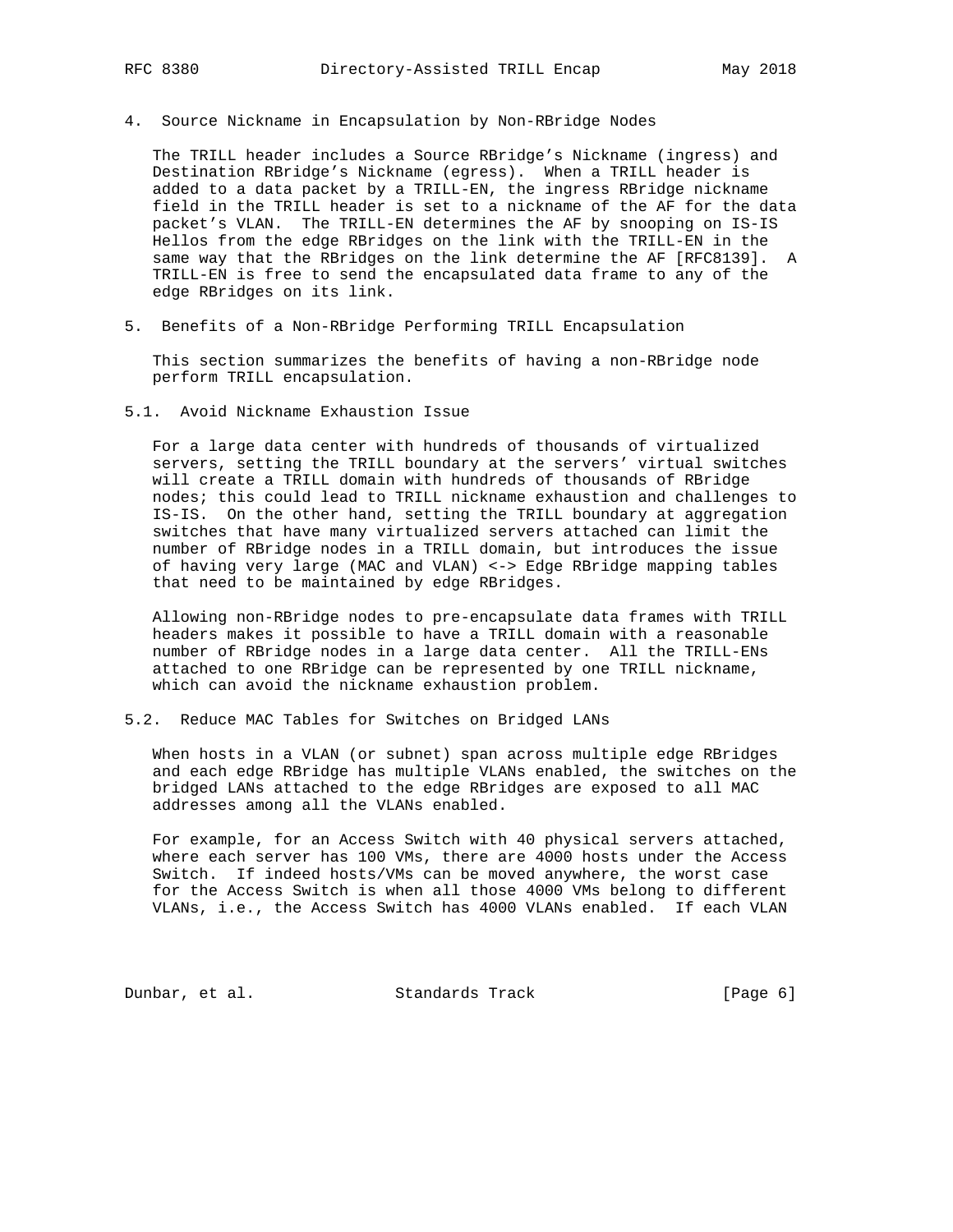has 200 hosts, this Access Switch's MAC table potentially has 200 \* 4000 = 800,000 entries.

 If the virtual switches on servers pre-encapsulate the data frames destined for hosts attached to remote edge RBridges, the outer MAC destination address of those TRILL-encapsulated data frames will be the MAC address of a local RBridge edge, i.e., the ingress RBridge. The switches on the local bridged LAN don't need to keep the MAC entries for remote hosts attached to other edge RBridges.

 But the TRILL traffic from nodes attached to other RBridges is decapsulated and has the true source and destination MACs. One simple way to prevent local bridges from learning remote hosts' MACs and adding to their MAC tables, if that would be a problem, is to disable this data-plane learning on local bridges. With the assistance of a directory, the local bridges can be pre-configured with MAC addresses of local hosts. The local bridges can always send frames with unknown destination MAC addresses to the ingress RBridge. In an environment where a large number of VMs are instantiated in one server, the number of remote MAC addresses could be very large. If it is not feasible to disable learning and pre-configure MAC tables for local bridges and all important traffic is IP, one effective method to minimize local bridges' MAC table size is to use the server's MAC address to hide MAC addresses of the attached VMs. That is, the server acting as an edge node uses its own MAC address in the source MAC address field of the packets originated from a host (or VM). When the Ethernet frame arrives at the target edge node (the egress), the target edge node can send the packet to the corresponding destination host based on the packet's IP address. Very often, the target edge node communicates with the embedded VMs via a Layer 2 virtual switch. In this case, the target edge node can construct the proper Ethernet header with the assistance of the directory. The information from the directory includes the proper mapping of host IP to MAC.

6. Manageability Considerations

 Directory assistance [RFC8171] is required to make it possible for a non-TRILL node to pre-encapsulate packets destined towards remote RBridges. TRILL-ENs have the same configuration options as any pull directory client. See Section 4 of [RFC8171].

### 7. Security Considerations

 If the TRILL-ENs are not trusted, they can forge arbitrary ingress and egress nicknames in the TRILL Headers of the TRILL Data packets they construct. With data-plane learning, decapsulating a TRILL Data packet at an egress RBridge associates the inner source MAC address

Dunbar, et al. Standards Track [Page 7]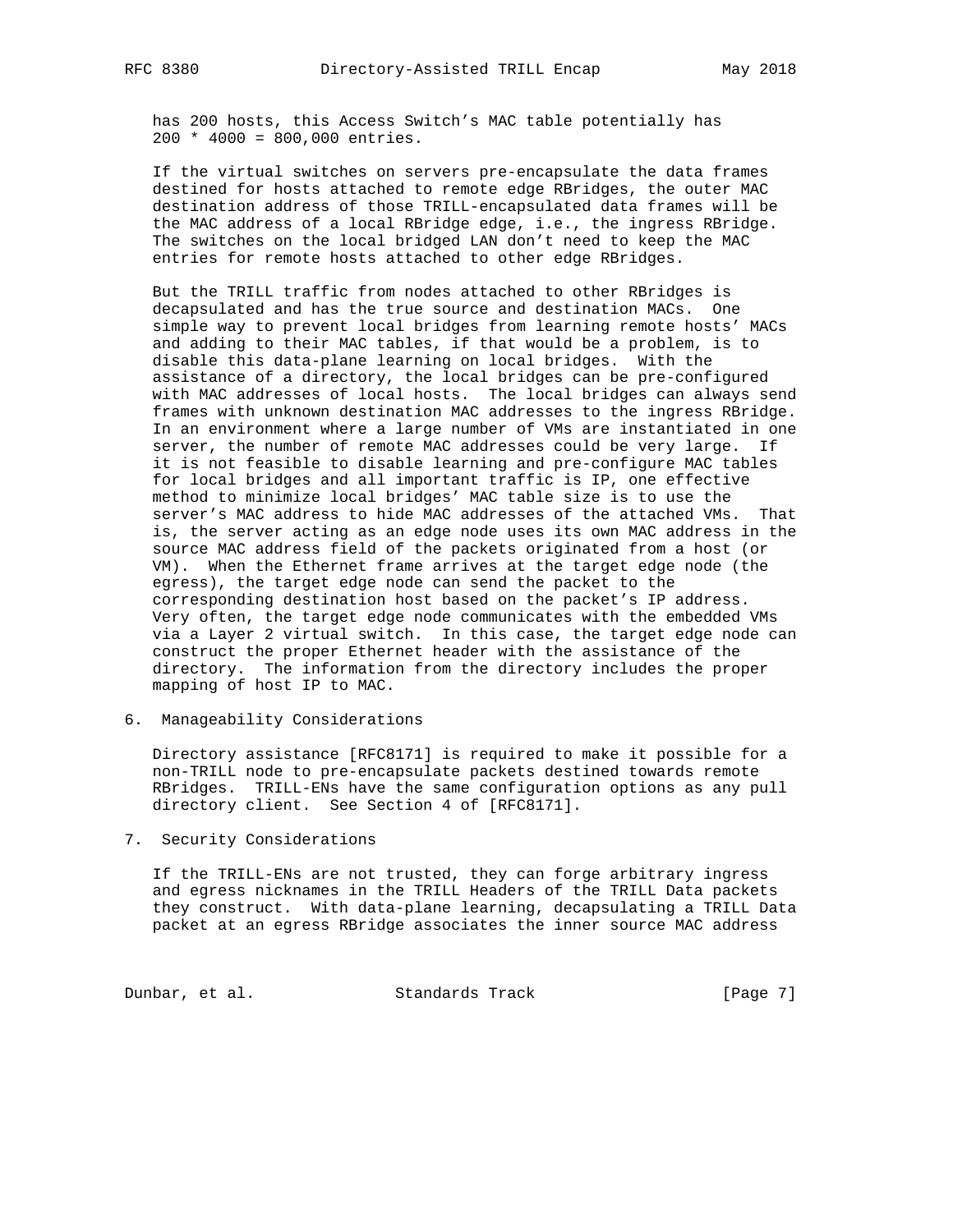with the ingress nickname in the TRILL Header (assuming that MAC address is unicast). Thus, if those ingress nicknames are forged, incorrect learning will occur and future traffic destined for the inner source MAC will be sent to the wrong RBridge for egress. Because of this, an RBridge port should not be configured to accept encapsulated TRILL data frames on a link were it does not have an RBridge adjacency unless the end stations on that link are trusted.

 As with any end station, TRILL-ENs can forge the outer MAC addresses of packets they send. (See Section 6 of [RFC6325].) Because they pre-encapsulate, they can also forge inner MAC addresses.

 The pre-encapsulation performed by TRILL-ENs also means they can send data in any VLAN; this means they must be trusted in order to enforce a security policy based on VLANs. (See Section 6.1 of [RFC6325].)

 Use of directory-assisted encapsulation by TRILL-ENs essentially involves those TRILL-ENs spoofing edge RBridges to which they are connected; this is another reason that TRILL-ENs should be trusted nodes. Such spoofing cannot cause persistently looping traffic because TRILL has a hop count in the TRILL header [RFC6325] so that, should there be a loop, a TRILL packet caught in that loop (i.e., an encapsulated frame) will be discarded. (In the potentially more dangerous case of multidestination packets (as compared with known unicast) where copies could multiply due to forks in the distribution tree, a Reverse Path Forwarding Check is also used [RFC6325] to discard packets that appear to be on the wrong link or when there is disagreement about the distribution tree.)

 The mechanism described in this document requires a TRILL-EN to be aware of the MAC address(es) of the TRILL edge RBridge(s) to which the TRILL-EN is attached and the egress RBridge nickname from which the destination of the packets is reachable. With that information, TRILL-ENs can learn a substantial amount about the topology of the TRILL domain. Therefore, there could be a potential security risk when the TRILL-ENs are not trusted or are compromised.

 If the path between the directory and a TRILL-EN is attacked, false mappings can be sent to the TRILL-EN causing packets from the TRILL- EN to be sent to wrong destinations, possibly violating security policy as to which end stations should receive what data. Therefore, a combination of authentication and encryption is RECOMMENDED between the directory and TRILL-EN. The entities involved will need to properly authenticate with each other, provide session encryption, maintain security patch levels, and configure their systems to allow minimal access and running processes to protect sensitive information.

Dunbar, et al. Standards Track [Page 8]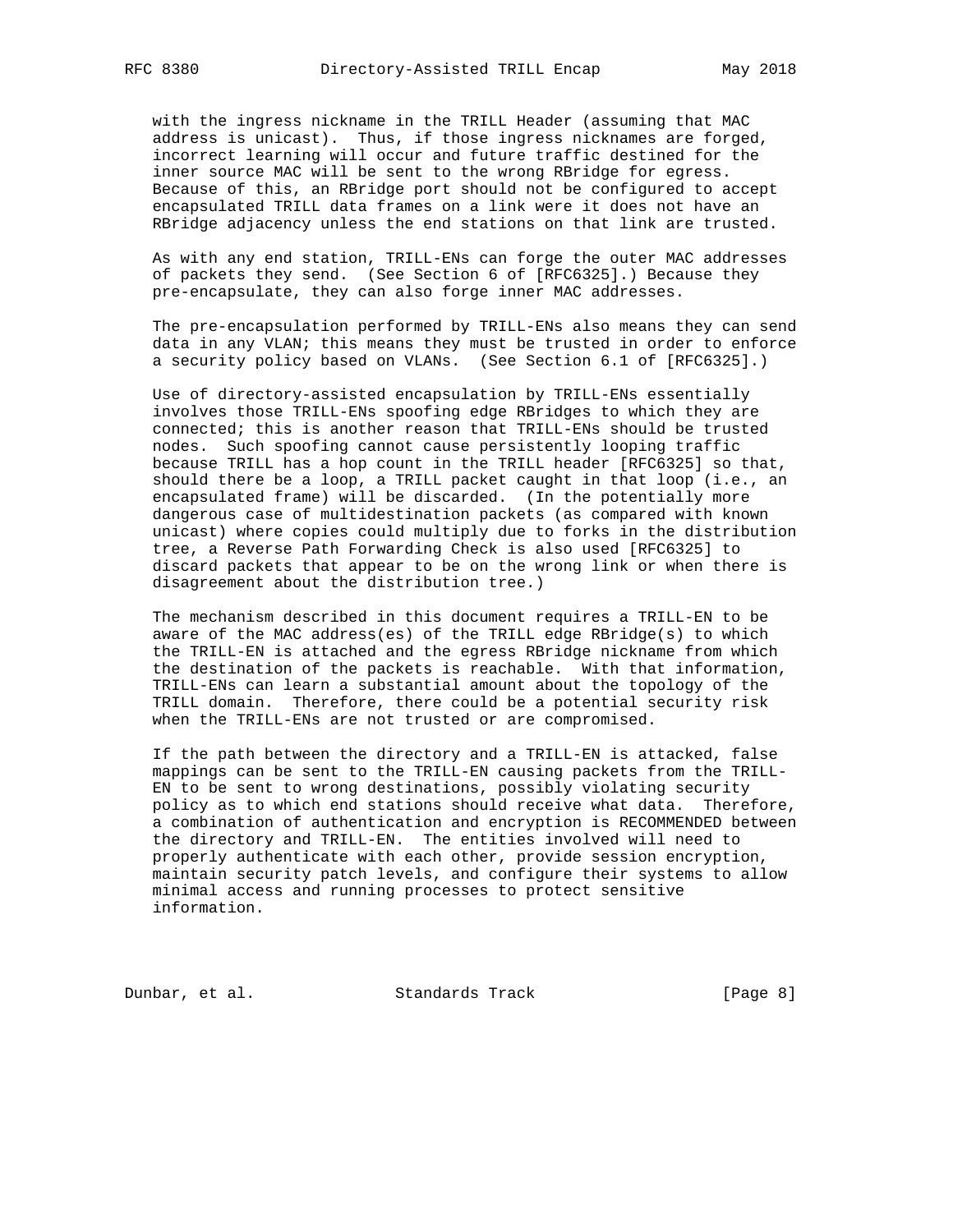For added security against the compromise of data due to its misdelivery for any reason, including the above, end-to-end encryption and authentication should be considered; that is, encryption and authentication from source end station to destination end station.

 For Pull Directory and TRILL ES-IS security considerations, see [RFC8171].

8. IANA Considerations

This document has no IANA actions.

- 9. References
- 9.1. Normative References
	- [RFC2119] Bradner, S., "Key words for use in RFCs to Indicate Requirement Levels", BCP 14, RFC 2119, DOI 10.17487/RFC2119, March 1997, <https://www.rfc-editor.org/info/rfc2119>.
	- [RFC6325] Perlman, R., Eastlake 3rd, D., Dutt, D., Gai, S., and A. Ghanwani, "Routing Bridges (RBridges): Base Protocol Specification", RFC 6325, DOI 10.17487/RFC6325, July 2011, <https://www.rfc-editor.org/info/rfc6325>.
	- [RFC7176] Eastlake 3rd, D., Senevirathne, T., Ghanwani, A., Dutt, D., and A. Banerjee, "Transparent Interconnection of Lots of Links (TRILL) Use of IS-IS", RFC 7176, DOI 10.17487/RFC7176, May 2014, <https://www.rfc-editor.org/info/rfc7176>.
	- [RFC8139] Eastlake 3rd, D., Li, Y., Umair, M., Banerjee, A., and F. Hu, "Transparent Interconnection of Lots of Links (TRILL): Appointed Forwarders", RFC 8139, DOI 10.17487/RFC8139, June 2017, <https://www.rfc-editor.org/info/rfc8139>.
	- [RFC8171] Eastlake 3rd, D., Dunbar, L., Perlman, R., and Y. Li, "Transparent Interconnection of Lots of Links (TRILL): Edge Directory Assistance Mechanisms", RFC 8171, DOI 10.17487/RFC8171, June 2017, <https://www.rfc-editor.org/info/rfc8171>.
	- [RFC8174] Leiba, B., "Ambiguity of Uppercase vs Lowercase in RFC 2119 Key Words", BCP 14, RFC 8174, DOI 10.17487/RFC8174, May 2017, <https://www.rfc-editor.org/info/rfc8174>.

Dunbar, et al. Standards Track [Page 9]